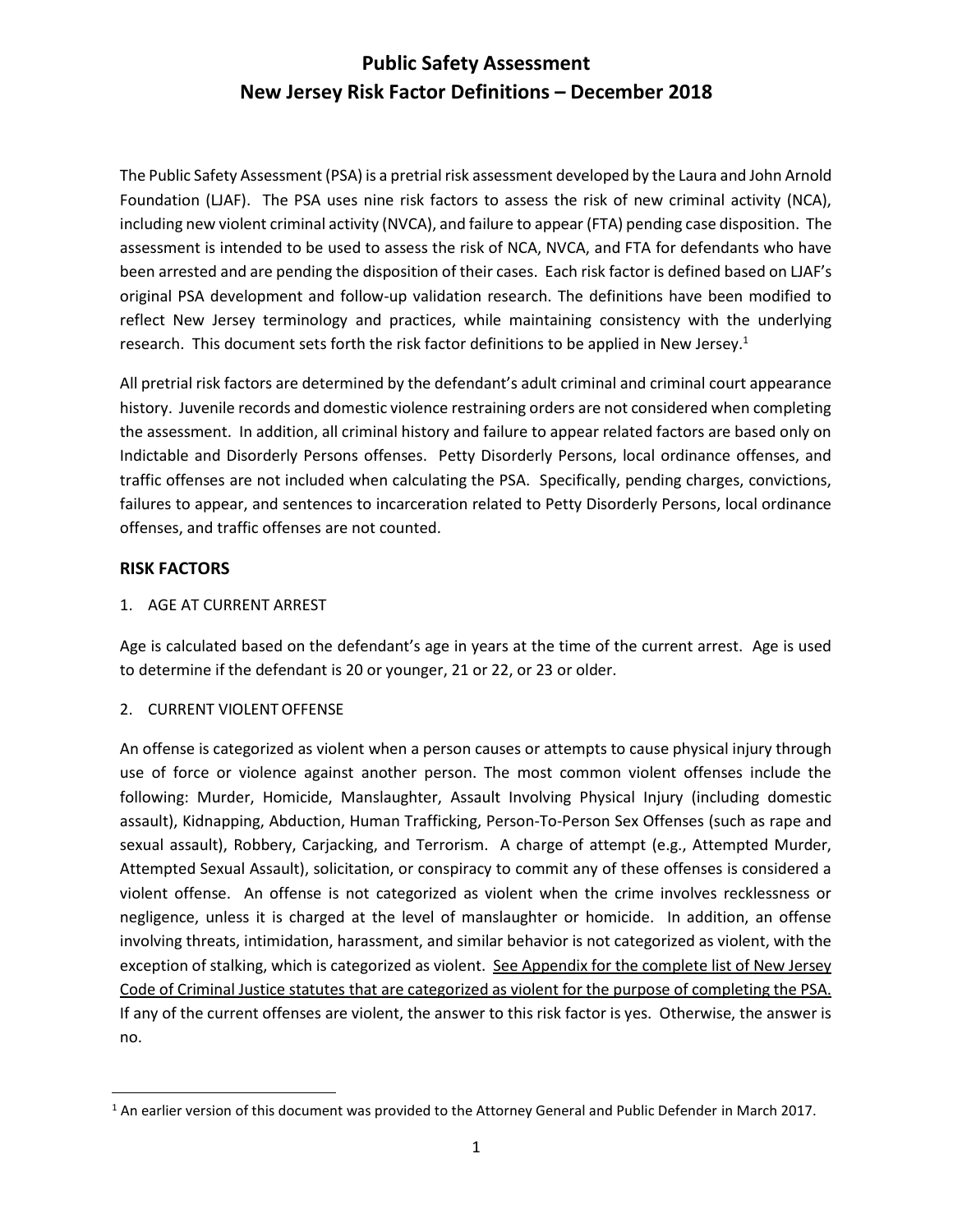#### 2a. CURRENT VIOLENT OFFENSE & 20 YEARS OLD OR YOUNGER

If one or more of the current offenses is violent as defined in risk factor 2 above and the defendant is 20 or younger at the time of the arrest as defined in risk factor 1 above, the answer to this risk factor is yes. Otherwise, the answer is no.

#### 3. PENDING CHARGE AT THE TIME OF THE OFFENSE

A pending charge is a charge that has a future pre-disposition related court date or is pending presentation to the grand jury, or has not been disposed of due to the defendant's failure to appear pending trial or sentencing, or that is in some form of deferred status (e.g., conditional discharge, conditional dismissal, pretrial intervention program). Charges include any Indictable or Disorderly Persons offense. A pre-disposition court appearance is any court appearance after arrest and prior to and including sentencing.

The pending charge must have been pending at the time of the alleged offense for the current arrest while the defendant was on some form of pretrial release pending case disposition. If the current arrest includes a bench warrant for failure to appear for a pre- disposition related court appearance, the underlying charge for the failure to appear is counted as a pending charge. If the defendant had an Indictable or Disorderly Persons charge pending at the time the current offense allegedly occurred, the answer to this risk factor is yes. Otherwise, the answer is no.

#### 4. PRIOR DISORDERLY PERSONS CONVICTION

A Disorderly Persons offense includes any offense defined by New Jersey statute as Disorderly Persons (excludes Petty Disorderly Persons) or any offense defined as a misdemeanor by another state. A conviction includes any guilty plea or finding of guilt to a charge that is not currently in some form of deferred status (e.g., conditional discharge, conditional dismissal, and pretrial intervention program) or pending sentencing. A charge that is in some form of deferred status or is pending sentencing is not considered a conviction (see risk factor 3 – Pending Charge at the Time of the Offense). If the defendant has pled guilty or been found guilty as an adult of one or more Disorderly Persons or misdemeanor offenses and the charge is not in deferred status or pending sentencing, the answer to this risk factor is yes. Otherwise, the answer isno.

#### 5. PRIOR INDICTABLE CONVICTION

An Indictable offense includes any offense defined by New Jersey statute as Indictable (includes all degrees 1 through 4) or any offense defined as a felony by another state. A conviction includes any guilty plea or finding of guilt to a charge that is not currently in some form of deferred status (e.g., pretrial intervention program) or pending sentencing. A charge that is in some form of deferred status or is pending sentencing is not considered a conviction (see risk factor 3 – Pending Charge at the Time of the Offense). If the defendant has pled guilty or been found guilty as an adult of one or more Indictable or felony offenses and the charge is not in deferred status or pending sentencing, the answer to this risk factor is yes. Otherwise, the answer is no.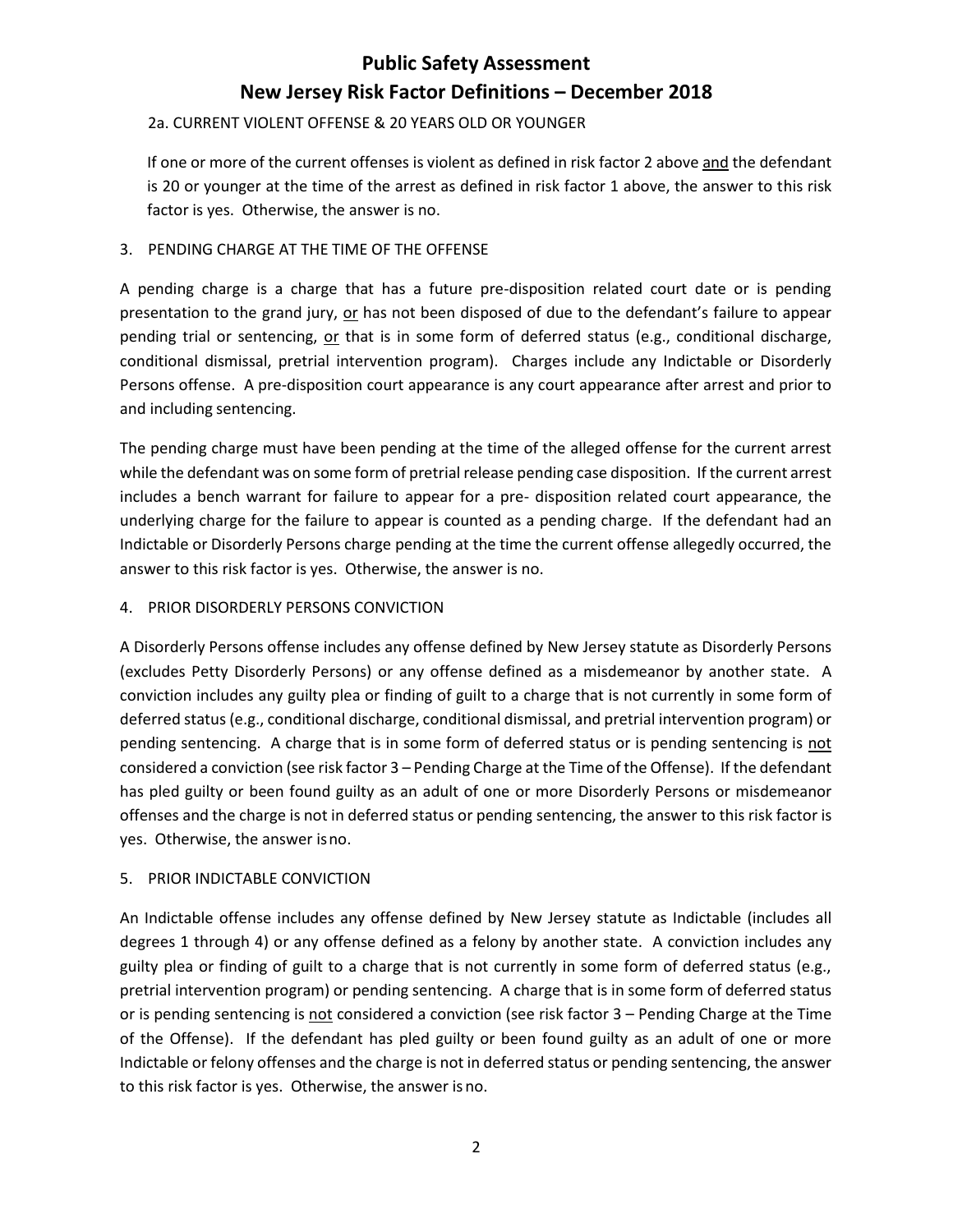#### 5a. PRIOR CONVICTION

If the defendant has a prior Disorderly Persons conviction as defined in risk factor 4 above or the defendant has a prior Indictable conviction as defined in risk factor 5 above, the answer to this risk factor is yes. Otherwise, the answer is no.

#### 6. PRIOR VIOLENT CONVICTION

An offense is categorized as violent in all states when a person causes or attempts to cause physical injury through use of force or violence against another person. The most common violent offenses include the following: Murder, Homicide, Manslaughter, Assault Involving Physical Injury (including domestic assault), Kidnapping, Abduction, Human Trafficking, Person-To-Person Sex Offenses (such as rape and sexual assault), Robbery, Carjacking, and Terrorism. A charge of attempt (e.g., Attempted Murder, Attempted Sexual Assault), solicitation, or conspiracy to commit any of these offenses is considered a violent offense. An offense is not categorized as violent when the crime involves recklessness or negligence, unless it is charged at the level of manslaughter or homicide. In addition, an offense involving threats, intimidation, harassment, and similar behavior is not categorized as violent, with the exception of stalking, which is categorized as violent. See Appendix for the complete list of New Jersey Code of Criminal Justice statutes that are categorized as violent for the purpose of completing the PSA.

A conviction includes any guilty plea or finding of guilt to a charge that is not currently in some form of deferred status (e.g., conditional discharge, conditional dismissal, pretrial intervention program) or pending sentencing. A charge that is in some form of deferred status or pending sentencing is not considered a conviction (see risk factor 3 – Pending Charge at the Time of the Offense). Each prior violent charge resulting in a guilty disposition is counted separately even if multiple charges were related to the same incident, were disposed of on the same day, or under the same charging document or case. The number of guilty dispositions for a prior violent charge is used to determine if the defendant has none, 1 or 2, or 3 or more prior violent convictions.

#### 7. PRIOR FAILURE TO APPEAR PRETRIAL IN PAST 2 YEARS

A failure to appear pretrial includes any pre-disposition court appearance for which the defendant failed to appear and the Court took an action such as issuing an FTA notice or a bench warrant for arrest. A pre-disposition court appearance is any court appearance after arrest and prior to and including sentencing. The court appearance must have been for a pending (pre-disposition) Indictable or Disorderly Persons offense. Post-disposition court appearances such as hearings for nonpayment/failure to pay, violations of supervision and violations of other court-ordered obligations are not counted. A failure to appear for a single court appearance is counted once, regardless of the number of charges or FTA notices/bench warrants issued related to the single court appearance.

A failure to appear pretrial is not counted if there is confirmation that the defendant was in custody (jail or prison) when the failure to appear occurred. In addition, a failure to appear pretrial is not counted if the FTA notice/bench warrant was issued and vacated the same day. The two-year time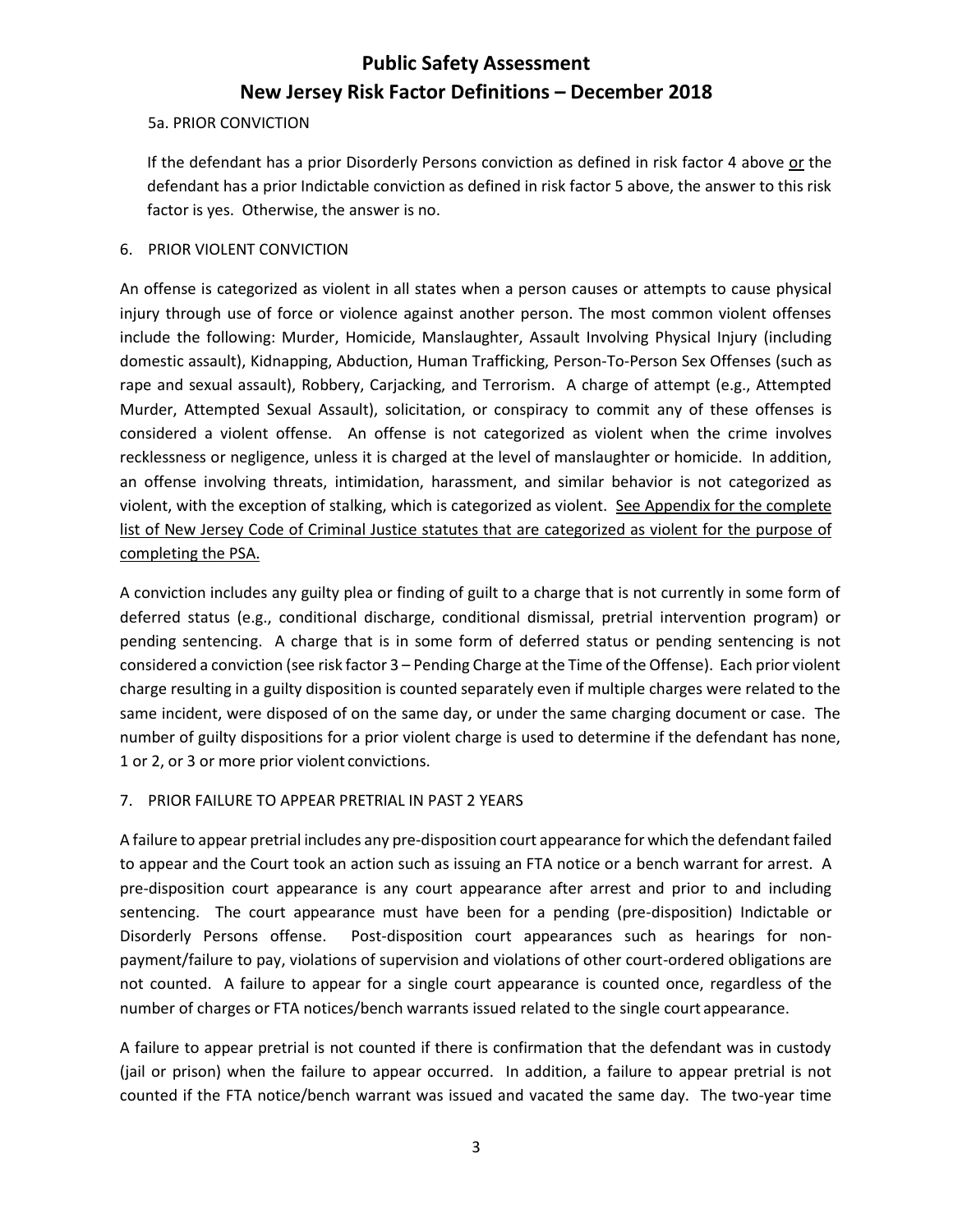frame includes the two year period prior to the date of the current arrest. The number of failures to appear pretrial in the past two years is used to determine if the defendant had none, 1, or 2 or more prior failures to appear.

#### 8. PRIOR FAILURE TO APPEAR PRETRIAL OLDER THAN 2 YEARS

A failure to appear pretrial includes any pre-disposition court appearance for which the defendant failed to appear and the Court took an action such as issuing an FTA notice or a bench warrant for arrest. A pre-disposition court appearance is any court appearance after arrest and prior to and including sentencing. The court appearance must have been for a pending (pre-disposition) Indictable or Disorderly Persons offense. Post-disposition court appearances such as hearings for nonpayment/failure to pay, violations of supervision, and violations of other court-ordered obligations are not counted. A failure to appear for a single court appearance is counted once, regardless of the number of charges or FTA notices/bench warrants issued related to the single court appearance.

A failure to appear pretrial is not counted if there is confirmation that the defendant was in custody (jail or prison) when the failure to appear occurred. In addition, a failure to appear pretrial is not counted if the FTA notice/bench warrant was issued and vacated on the same day. If the defendant failed to appear for court pretrial and an FTA notice/bench warrant for arrest was issued more than two years from the date of the current arrest, the answer to this risk factor is yes. Otherwise, the answer isno.

#### 9. PRIOR SENTENCE TO INCARCERATION

A sentence to incarceration includes any sentence to jail or prison of 14 days or more for an Indictable or Disorderly Persons offense imposed by a judge at the time of sentencing or re-sentencing (e.g., supervision violation hearing, revocation of suspended sentence). A sentence of 14 days or more that is "credit for time served" is counted. A sentence of 14 days or more is included only if it is imposed as a single sentence and not a combination of multiple lesser sentences. If the Court suspends the imposition of the sentence it is not considered a sentence to incarceration. Incarceration in lieu of payment of fines or costs and a sanction imposed by non-judges (e.g., probation officers) are also not considered sentences to incarceration. If the defendant previously received a sentence of incarceration to jail or prison of 14 days or more as a single sentence imposed by a judge, the answer to this risk factor is yes. Otherwise, the answer is no.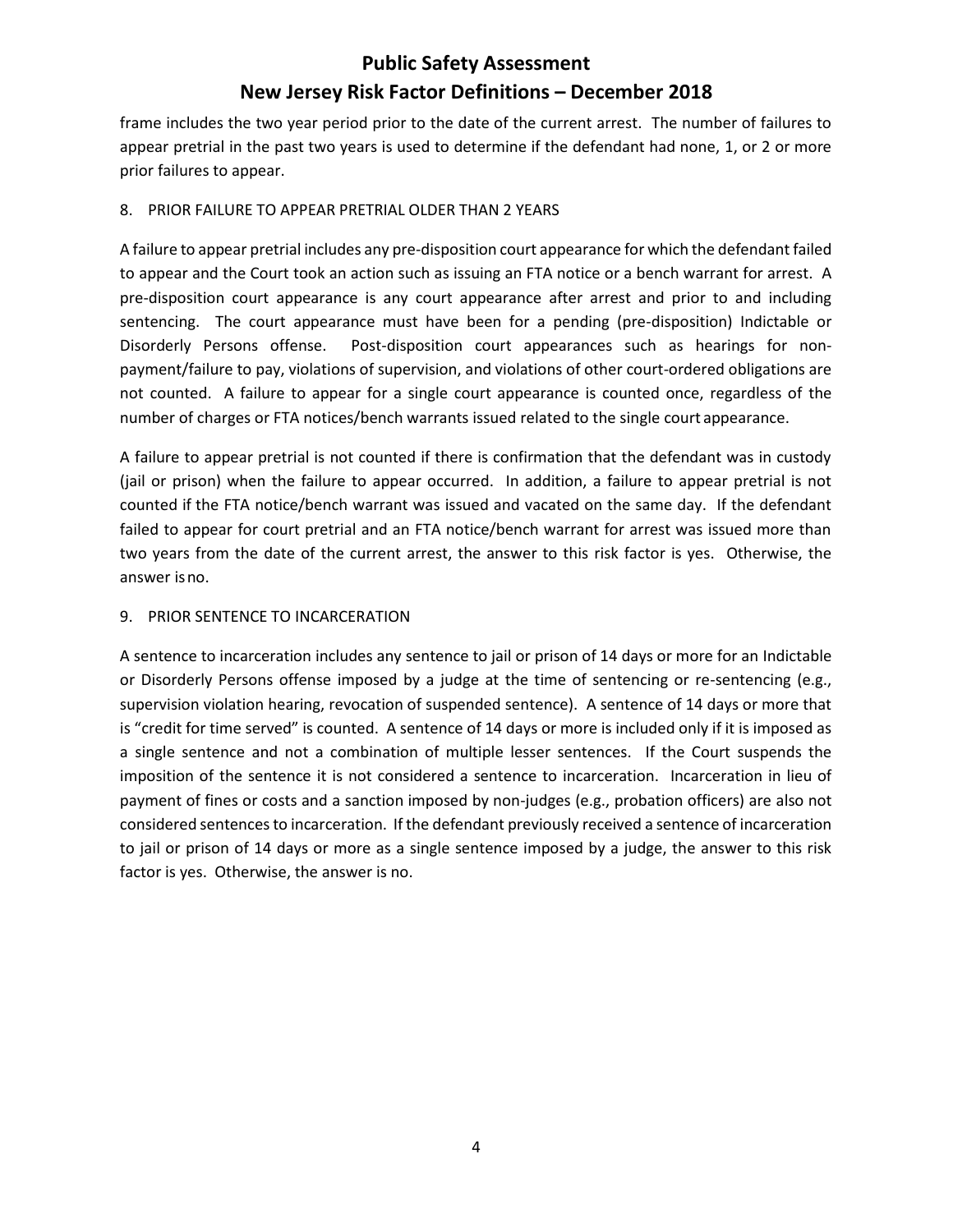### **VIOLENT OFFENSE LIST (INCLUDES ONLY CURRENT STATUTES)**

#### **[NEW JERSEY CODE OF CRIMINAL JUSTICE](http://www.njleg.state.nj.us/)**

|                                      | <b>TITLE 2C</b>                                                                                                                      |                                  |  |  |
|--------------------------------------|--------------------------------------------------------------------------------------------------------------------------------------|----------------------------------|--|--|
| <b>STATUTES</b>                      | <b>DESCRIPTION</b>                                                                                                                   | <b>DEGREE</b>                    |  |  |
| <b>MURDER</b>                        |                                                                                                                                      |                                  |  |  |
| $2C:11-3A(1)$                        | MURDER-PURPOSELY                                                                                                                     | $\mathbf{1}$                     |  |  |
| $2C:11-3A(2)$                        | MURDER-KNOWINGLY                                                                                                                     | $\mathbf{1}$                     |  |  |
| 2C:11-3A(3)                          | MURDER-DURING COMMISSION OF A CRIME                                                                                                  | 1                                |  |  |
|                                      | <b>MANSLAUGHTER</b>                                                                                                                  |                                  |  |  |
| $2C:11-4A(1)$                        | AGGRAVATED MANSLAUGHTER-EXTREME INDIFFERENCE HUMAN LIFE                                                                              | 1                                |  |  |
| $2C:11-4A(2)$                        | AGGRAVATED MANSLAUGHTER-CAUSE DEATH WHILE FLEE/ELUDE LAW                                                                             | $\mathbf{1}$                     |  |  |
|                                      | <b>ENFORCEMENT OFFICER</b>                                                                                                           |                                  |  |  |
| $2C:11-4B(1)$<br>$2C:11-4B(2)$       | MANSLAUGHTER-COMMITTED RECKLESSLY<br>MANSLAUGHTER-PASSION/PROVOCATION                                                                | $\overline{2}$<br>$\overline{2}$ |  |  |
|                                      | <b>DEATH BY AUTO OR VESSEL</b>                                                                                                       |                                  |  |  |
|                                      |                                                                                                                                      | $\overline{2}$                   |  |  |
| $2C:11-5.1$<br>2C:11-5.3A            | KNOWING LEAVING SCENE OF MV ACCIDENT RESULTING IN DEATH<br>STRICT LIABILITY VEHICULAR HOMICIDE                                       | 3                                |  |  |
| 2C:11-5A                             | RECKLESS DEATH BY AUTO OR VESSEL (VEHICULAR HOMICIDE)                                                                                | $\overline{2}$                   |  |  |
| 2C:11-5B(3)A                         | VEHICULAR HOMICIDE-DWI/BREATH TEST REFUSAL-ON OR WITHIN 1000 FEET OF                                                                 | $\mathbf{1}$                     |  |  |
|                                      | <b>SCHOOL PROPERTY</b>                                                                                                               |                                  |  |  |
| 2C:11-5B(3)B                         | VEHICULAR HOMICIDE-DWI/REFUSAL-THROUGH SCHOOL CROSSING                                                                               | $\mathbf{1}$                     |  |  |
| 2C:11-5B(3)C                         | VEHICULAR HOMICIDE-DWI/BREATH TEST REFUSAL-DRIVING THRU SCHOOL CROSSING-                                                             | $\mathbf{1}$                     |  |  |
|                                      | KNOWING JUVENILES PRESENT                                                                                                            |                                  |  |  |
|                                      | <b>ASSAULT</b>                                                                                                                       |                                  |  |  |
| $2C:12-1A(1)$                        | SIMPLE ASSAULT-PURPOSELY/KNOWINGLY CAUSE BODILY INJURY                                                                               | D                                |  |  |
| $2C:12-1A(2)$                        | SIMPLE ASSAULT-NEGLIGENT CAUSE BOD. INJ. W/ DEADLY WEAP                                                                              | D                                |  |  |
| $2C:12-1B(1)$                        | AGGRAVATED ASSAULT-ATTEMPT/CAUSE SERIOUS BODILY INJURY                                                                               | 2                                |  |  |
|                                      | PURPOSELY/KNOWINGLY/RECKLESSLY                                                                                                       |                                  |  |  |
| $2C:12-1B(2)$                        | AGGRAVATED ASSAULT-ATTEMPT/CAUSE BODILY INJURY W/DEADLY WEAPON                                                                       | 3<br>$\overline{4}$              |  |  |
| $2C:12-1B(3)$<br>$2C:12-1B(4)$       | AGGRAVATED ASSAULT-RECKLESSLY CAUSE INJURY W/ DEADLY WEAPON<br>AGGRAVATED ASSAULT-KNOWINGLY POINT FIREARM AT/IN DIRECTION OF ANOTHER | $\overline{4}$                   |  |  |
| $2C:12-1B(5)(A)$                     | AGGRAVATED ASSAULT-ON LAW ENFORCEMENT OFFICER                                                                                        | 3, 4                             |  |  |
| $2C:12-1B(5)(B)$                     | AGGRAVATED ASSAULT-ON PAID/VOLUNTEER FIREMAN                                                                                         | 3,4                              |  |  |
| $2C:12-1B(5)(C)$                     | AGGRAVATED ASSAULT-ON EMERGENCY FIRST AID/MEDICAL SERVICES PERSON                                                                    | 3, 4                             |  |  |
| $2C:12-1B(5)(D)$                     | AGGRAVATED ASSAULT-ON SCHOOL EMPLOYEE                                                                                                | 3, 4                             |  |  |
| $2C:12-1B(5)(E)$                     | AGGRAVATED ASSAULT-ON DCPP/DYFS EMPLOYEE                                                                                             | 3, 4                             |  |  |
| $2C:12-1B(5)(F)$                     | AGGRAVATED ASSAULT-ON JUSTICE OR JUDGE                                                                                               | 3,4                              |  |  |
| 2C:12-1B(5)(G)                       | AGGRAVATED ASSAULT-ON BUS DRIVER/SUPERVISOR/EMPLOYEE OF RAIL                                                                         | 3,4                              |  |  |
|                                      | PASSENGER SERVICE                                                                                                                    |                                  |  |  |
| $2C:12-1B(5)(H)$                     | AGGRAVATED ASSAULT-ON DEPT. OF CORRECTIONS EMPLOYEE/PROBATION                                                                        | 3, 4                             |  |  |
|                                      | OFFICER/SHERIFF ETC.                                                                                                                 |                                  |  |  |
| $2C:12-1B(5)(1)$<br>$2C:12-1B(5)(J)$ | AGGRAVATED ASSAULT-ON UTILITY COMPANY/CABLE TV EMPLOYEE<br>AGGRAVATED ASSAULT-ON HEALTH CARE WORKER                                  | 3, 4<br>3, 4                     |  |  |
| $2C:12-1B(5)(K)$                     | AGGRAVATED ASSAULT-ON DIRECT CARE WORKER AT PSYCHIATRIC                                                                              | 3, 4                             |  |  |
|                                      | HOSPITAL/DEVELOPMENTAL CENTER/VETS HOME                                                                                              |                                  |  |  |
| $2C:12-1B(6)$                        | AGGRAVATED ASSAULT-CAUSE BODILY INJURY WHILE FLEEING LAW ENFORCEMENT                                                                 | 2                                |  |  |
|                                      | <b>OFFICER</b>                                                                                                                       |                                  |  |  |
| $2C:12-1B(7)$                        | AGGRAVATED ASSAULT-ATTEMPT/CAUSE SIGNIFICANT BODILY INJURY TO ANOTHER                                                                | $\mathbf{3}$                     |  |  |
| $2C:12-1B(8)$                        | AGGRAVATED ASSAULT-CAUSE/START FIRE/EXPLOSION RESULTING IN INJURY TO                                                                 | 2, 3                             |  |  |
|                                      | <b>EMERGENCY SERVICES PERSONNEL</b>                                                                                                  |                                  |  |  |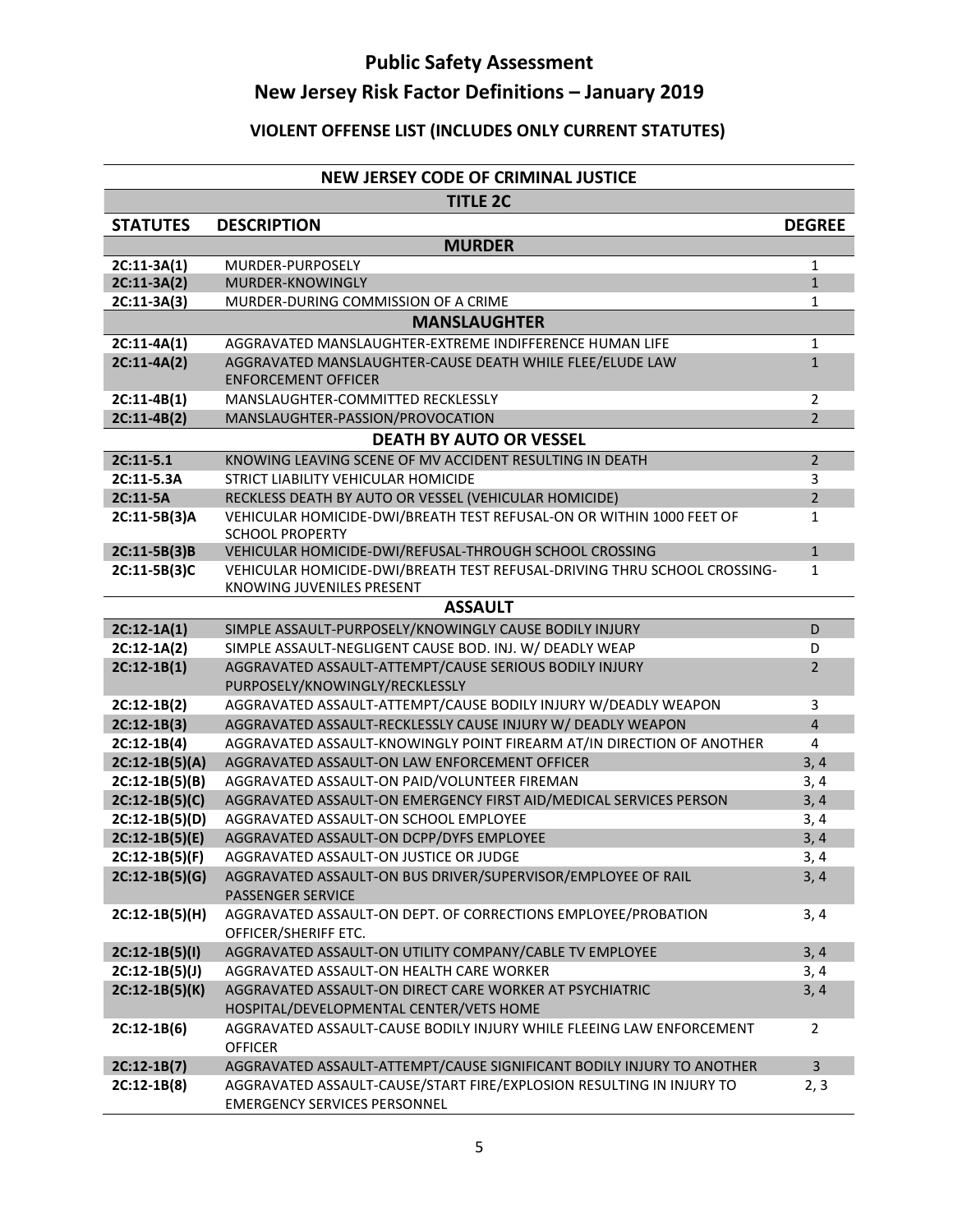# **Public Safety Assessment**

# **New Jersey Risk Factor Definitions – January 2019**

| <b>STATUTES</b>  | <b>DESCRIPTION</b>                                                                                           | <b>DEGREE</b>         |
|------------------|--------------------------------------------------------------------------------------------------------------|-----------------------|
| $2C:12-1B(9)$    | AGGRAVATED ASSAULT-POINT FIREARM AT/IN DIRECTION OF LEO                                                      | 3                     |
| 2C:12-1B(10)     | AGGRAVATED ASSAULT-POINT/DISPLAY/USE IMITATION FIREARM AGAINST LAW<br><b>ENFORCEMENT OFFICER</b>             | 3                     |
| $2C:12-1B(11)$   | AGGRAVATED ASSAULT-USE/ACTIVATE LASER SIGHTING SYSTEM OR DEVICE AGAINST<br>LAW ENFORCEMENT OFFICER           | 3                     |
| 2C:12-1B(12)     | AGGRAVATED ASSAULT-ON DOMESTIC VIOLENCE VICTIM                                                               | 3                     |
| $2C:12-1B(13)$   | AGGRAVATED ASSAULT-STRANGLE DOMESTIC VIOLENCE VICTIM                                                         | $\overline{3}$        |
| $2C:12-1C(1)$    | ASSAULT BY AUTO/VESSEL RECKLESSLY-SBI/BI                                                                     | 4, D                  |
| $2C:12-1C(2)$    | ASSUALT BY AUTO/VESSEL VIOLATION OF 39:4-50 OR 4-50.4a                                                       | 3, 4                  |
| 2C:12-1C(3)(A)   | ASSAULT BY AUTO/VESSEL SCHOOL/SBI                                                                            | 2, 3                  |
| $2C:12-1C(3)(B)$ | ASSAULT BY AUTO/VESSEL SCHOOL CROSSING                                                                       | 2, 3                  |
| $2C:12-1C(3)(C)$ | ASSAULT AUTO/VESSEL SCHOOL CROSSING JUVENILE PRESENT                                                         | 2, 3                  |
| $2C:12-1C(4)$    | ASSAULT BY/AUTO/VESSEL-DRIVE AGGRESSIVELY AT VEHICLE                                                         | 3, 4                  |
| 2C:12-1D         | ASSAULT INSTITUTE ELDERLY PERSON                                                                             | 4                     |
| 2C:12-1F         | SIMPLE ASSAULT AT YOUTH SPORTING EVENT                                                                       | $\overline{4}$        |
| 2C:12-10B        | STALKING-ENGAGE CONDUCT REASONABLE PERSON PUT IN FEAR                                                        | 4                     |
| 2C:12-10C        | STALKING-STALKING IN VIOLATION OF COURT ORDER                                                                | 3                     |
| 2C:12-10D        | STALKING-REPEAT OFFENDER AND SAME VICTIM                                                                     | 3                     |
| 2C:12-10E        | STALKING WHILE ON PAROLE OR PROBATION OR IMPRISONMENT                                                        | 3                     |
| $2C:12-11B(1)$   | DISARMING LAW OFFICER-FIRES/DISCHARGES FIREARM                                                               | 1                     |
| 2C:12-11B(2)     | DISARMING LAW OFFICER-DISCHARGE/THREAT USE FIREARM/SBI                                                       | $\mathbf{1}$          |
| 2C:12-11B(3)     | DISARM LAW OFFICER-OFFICER OR ANOTHER PERSON SUFFERS SERIOUS BODILY<br><b>INJURY</b>                         | $\mathbf{1}$          |
| 2C:12-13         | THROWING BODILY FLUID AT DOC EMPLOYEES                                                                       | 3, 4                  |
|                  | KIDNAPPING, HUMAN TRAFFICKING                                                                                |                       |
| 2C:13-1A         | KIDNAP-FOR RANSOM OR TO HOLD AS SHIELD/HOSTAGE                                                               | 1, 2                  |
| $2C:13-1B(1)$    | KIDNAP-FACILITATE CRIME/FLIGHT                                                                               | 1, 2                  |
| $2C:13-1B(2)$    | KIDNAP-BODILY INJURY/TERRORIZE VICTIM/ANOTHER                                                                | 1, 2                  |
| $2C:13-1B(3)$    | KIDNAP-INTERFERE W/ GOVERNMENTAL/POLITICAL FUNCTION                                                          | 1, 2                  |
| $2C:13-1B(4)$    | KIDNAP-DEPRIVE PARENT, ETC. OF CUSTODY                                                                       | 1, 2                  |
| $2C:13-1C(2)$    | KIDNAPPING-VICTIM UNDER 16 AND SEX ASSAULT                                                                   | $\mathbf{1}$          |
| $2C:13-8A(1)(A)$ | HUMAN TRAFFICKING-HOLD, ETC. VICTIM FOR SEX-BY CAUSING/THREATENING SEVERE<br><b>BODILY HARM OR RESTRAINT</b> | $\mathbf{1}$          |
| $2C:13-8A(1)(B)$ | HUMAN TRAFFICKING-HOLD, ETC. VICTIM FOR SEX-BY SCHEME, PLAN, ETC. TO CAUSE<br>VICTIM TO FEAR HARM/RESTRAINT  | 1                     |
| $2C:13-8A(1)(C)$ | HUMAN TRAFFICKING-HOLD, RECRUIT, LURE, ENTICE, HARBOR ETC. VICTIM FOR SEX<br>BY CRIM. COERCION               | $\mathbf{1}$          |
| 2C:13-8A(1)(D)   | HUMAN TRAFFICKING-HOLD, ETC. VICTIM FOR SEX BY DESTROYING PASSPORT, ETC.                                     | 1                     |
| $2C:13-8A(1)(E)$ | HUMAN TRAFFICKING-HOLD VICTIM FOR SEX BY ABUSE OR THREATENED ABUSE OF<br>LAW/LEGAL PROCESS                   | $\mathbf{1}$          |
| $2C:13-8A(1)(F)$ | HUMAN TRAFFICKING-HOLD VICTIM FOR SEX BY FRAUD, DECEIT OR<br>MISREPRESENTATION                               | 1                     |
| $2C:13-8A(1)(G)$ | HUMAN TRAFFICKING-HOLD, RECRUIT, LURE, ETC. VICTIM FOR SEX BY FACILITATING<br><b>ACCESS TO CDS/ANALOG</b>    | $\mathbf{1}$          |
| $2C:13-8A(2)$    | HUMAN TRAFFICKING-RECEIVES VALUE AS ORGANIZER, SUPERVISOR, FINANCIER OR<br>MANAGER                           | 1                     |
| $2C:13-8A(3)$    | HUMAN TRAFFICKING-HOLDS, ETC. CHILD <18 FOR SEX                                                              | $\mathbf{1}$          |
| 2C:13-9A(2)      | PROCURE/ATTEMPT TO PROCURE VICTIM FOR HUMAN TRAFFICKING                                                      | $\mathbf{2}^{\prime}$ |
|                  | <b>SEXUAL ASSAULT</b>                                                                                        |                       |
| $2C:14-2A(1)$    | AGGRAVATED SEXUAL ASSAULT-VICTIM < 13                                                                        | $\mathbf{1}$          |
| $2C:14-2A(2)(A)$ | AGG. SEX ASSAULT-VICTIM >=13 & <16-DEFENDANT & VICTIM RELATED                                                | 1                     |
| $2C:14-2A(2)(B)$ | AGG. SEX ASSAULT-V >=13 & < 16-D W/ SUPERV/DISC POWER                                                        | $\mathbf{1}$          |